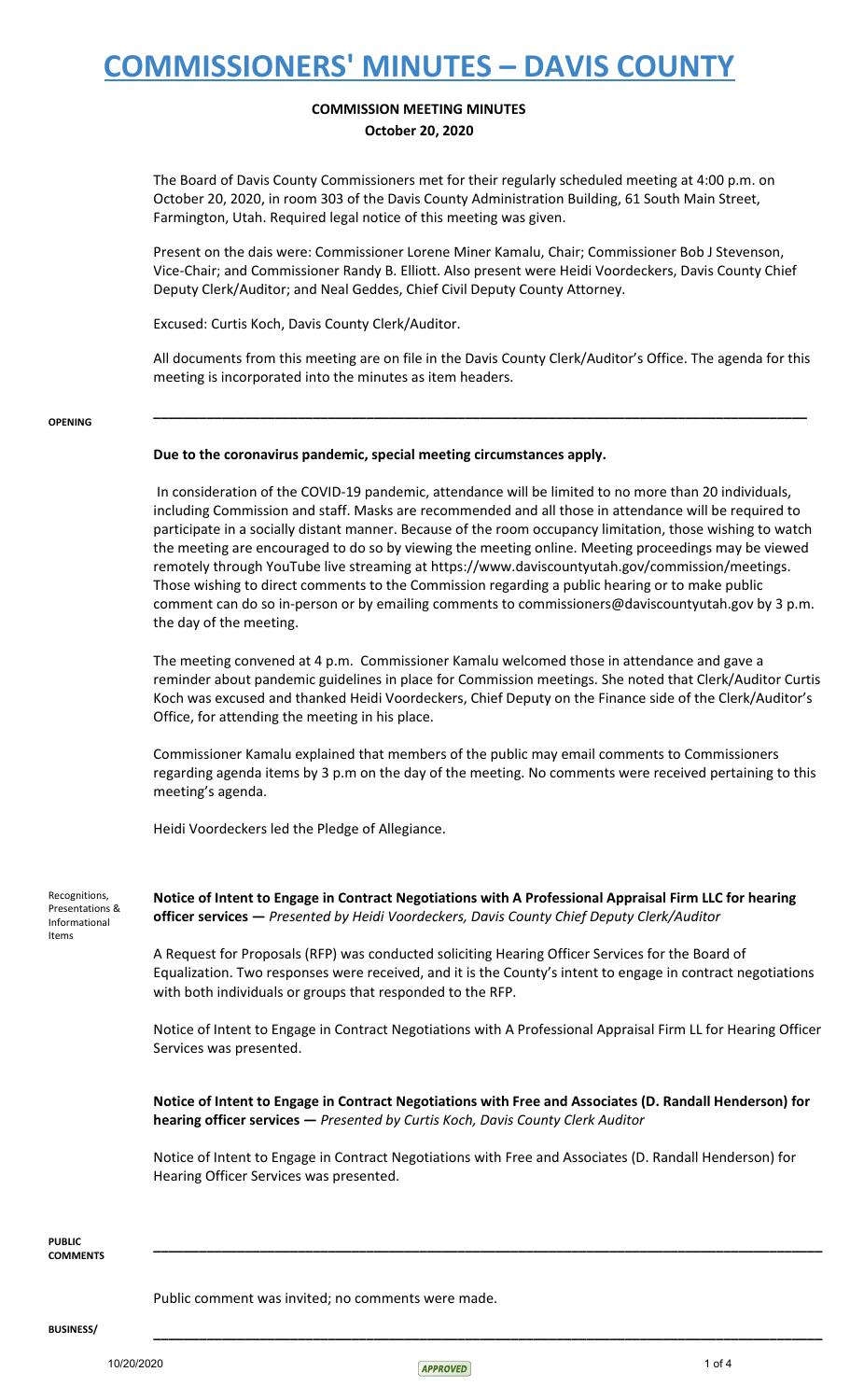#### **ACTION**

Agreement #2020-587 with Gale Cengage Learning for license and access to Testing & Education Reference Center database for libraries

**Agreement #2020-587 with Gale Cengage Learning for license and access to Testing & Education Reference Center database for libraries** — *Presented by Commissioner Kamalu*

An agreement with Gale Cengage Learning, for license and access to the Testing & Education Reference Center database for libraries, was presented. The contract renewal is for Peterson's Testing & Education Reference Center test preparation database. This resource at the Davis County Library System provides digital practice tests and study materials including standardized tests for higher education, for example AP and ACT tests, as well as professional tests such as the LSAT and GMAT, and vocational tests for cosmetology, firefighter, and postal exams. It also includes help with basic computer skills such as word processing and spreadsheets, and with the United States citizenship exam. The contract period is 10/21/2020 to 10/20/2021. The payable amount is \$4,450.06.

Amendment #2020-497-A with UDOT signifying Davis County certifies conformance with Public Law 115-232, Sec. 889 for West Davis Corridor Project No. S-R 199

**Amendment #2020-497-A with Utah Dept. of Transportation (UDOT) to add verbiage signifying Davis County certifies conformance and continued conformance with Public Law 115-232, Sec. 889 for West Davis Corridor Project No. S-R 199** — *Presented by Commissioner Kamalu*

An amendment was introduced to a contract with UDOT. It is the first amendment to the Davis County master agreement for the West Davis Corridor Project No. S-R (State Route) 199 (229). It adds verbiage signifying that Davis County certifies conformance and continued performance with Public Law 115-232, Section 889 for the West Davis Corridor Project. The contract period is 09/22/2020 to 09/22/2025. There is no pertinent financial information.

**Training** Reimbursement Agreement #2020-588 with Joseph Scott Whiting

Agreement #2020-589 with Ring for user access to Neighbors by Ring, a free app used to partner with citizens in the community when the Sheriff's Office is seeking assistance with an investigation **Training Reimbursement Agreement #2020-588 with Joseph Scott Whiting for Special Functions and Basic Corrections Academy Training, including wages, benefits and training costs** — *Presented by Commissioner Kamalu*

The contract period is 10/20/2020 to 10/20/2022. The receivable amount is \$13,518.

Agreement #2020-589 with Ring for user access to Neighbors by Ring, a free app used to partner with **citizens in the community when the Sheriff's Office is seeking assistance with an investigation** — *Presented by Commissioner Kamalu*

An agreement with Ring was presented. The agreement will enable the Sheriff's Office to partner with citizens in the community, if the Davis County Sheriff's Office is seeking assistance with an investigation. The Sheriff's Office may also post official updates to keep the community informed about incidents that may impact residents. Ring is an existing company that many people use. The contract begins 10/20/2020; there is no ending date, nor is there any financial information.

It was noted that the Davis County Sheriff's Office has, for four weeks, been letting the community know about an increase in thefts out of vehicles throughout the County. It's very helpful when they put word out about trends so people can take extra precautions and watch out for their own property and that of their neighbors. Citizens must do their part and not leave valuables where they are easily stolen.

Amendment #2019-525-B with Utah Dept. of Health for additional WIC funding for Federal Fiscal Year 2021

**Amendment #2019-525-B with Utah Dept. of Health for additional WIC funding for Federal Fiscal Year 2021** — *Presented by Commissioner Kamalu*

An amendment was introduced to a contract with the Utah Department of Health for additional Women, Infants, and Children's (WIC) funding for the Federal Fiscal Year 2021. The contract period is 10/01/2020 to 09/30/2021. The receivable amount is \$985,315.

Agreement #2020-590 with Utah Dept. of Human Services, Division of Aging and Adult **Agreement #2020-590 with Utah Dept. of Human Services, Division of Aging and Adult Services for Coronavirus Aid, Relief and Economic Security (CARES) funding to provide Meals on Wheels for individuals qualifying for services from the Division of Services for People with Disabilities (DSPD)** — *Presented by Commissioner Kamalu*

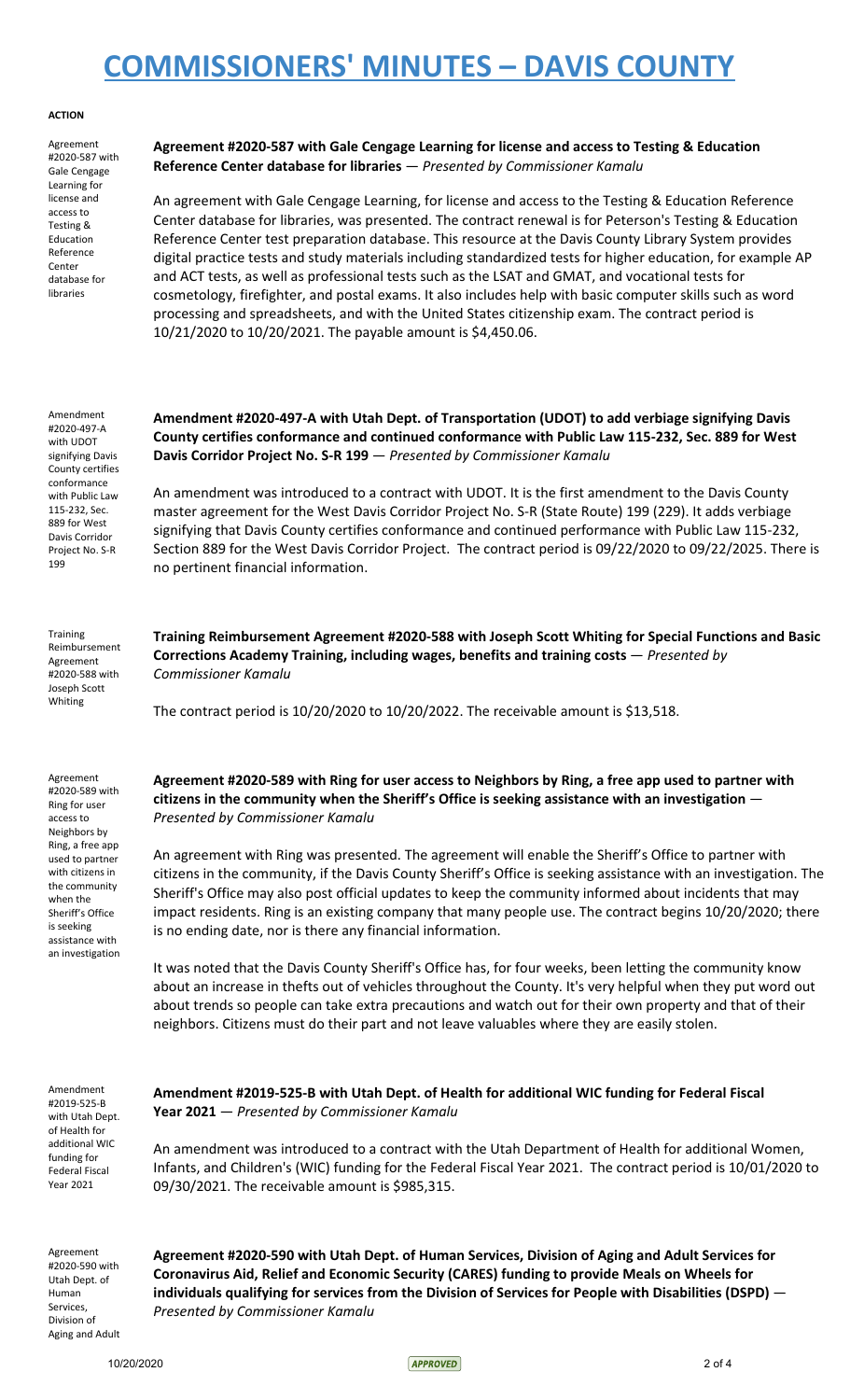Services for CARES funding to provide Meals on Wheels for individuals qualifying for services from DSPD

An agreement with the Utah Department of Human Services, Division of Aging and Adult Services, was presented. The agreement is for funding to provide Meals on Wheels for approved individuals on the Division of Services for People with Disabilities (DSPD) waiting list using Coronavirus Aid Relief and Economic Securities (CARES) Act funding. The contract period is 09/01/2020 to 12/30/2020. The receivable amount is \$102,092.

Agreement #2020-591with UTA/FTA to provide funding for replacement bus, graphics for bus, four vehicle tablets for piloting RidePilot software, and accompanying certifications and assurances

**Agreement #2020-591 with Utah Transit Authority/Federal Transit Administration to provide funding for replacement bus, graphics for outside of bus, four (4) vehicle tablets for piloting RidePilot software, and accompanying certifications and assurances** — *Presented by Commissioner Kamalu*

An agreement with the Utah Transit Authority (UTA) and the Federal Transit Administration was presented. The agreement is to provide funding for one replacement bus to replace a vehicle that has met or surpassed its useful life, to purchase graphics for the outside of the vehicle, and to purchase four vehicle tablets for piloting the functions of RidePilot software as well as the accompanying certifications and assurances. The contract period is 10/20/2020 to 09/30/2023. The receivable amount is \$67,680.

Agreement #2020-592 with Terracon Consultants, Inc. for design of passive vapor intrusion system for construction of Clearfield Library

Change Order #2019-561-C with Spindler Construction Corp. for Clearfield Library Branch Construction Project

**Ratification of Agreement #2020-592 with Terracon Consultants, Inc. for design of passive vapor intrusion system for construction of Clearfield Library** — *Presented by Commissioner Kamalu*

An agreement with Terracon Consultants, Incorporated was ratified. The agreement with Terracon, which has a not-to-exceed amount of \$30,000, is for the design of a passive vapor intrusion system as part of the construction process for the new library in Clearfield. There are no beginning or ending dates for the contract. The payable amount is \$28,200.

**Change Order #2019-561-C with Spindler Construction Corp. for Clearfield Library Branch Construction Project** — *Presented by Commissioner Kamalu*

A Change Order was introduced to a contract with Spindler Construction Corporation. This is Project Change Order #2 for the Clearfield Branch Construction Project, and includes Proposed Change Orders (PCOs) 1, 2, and 3. PCO #1 is dealing with sewer line issues with the developer and the city. PCO #2 is for changed duct work product because of a 10 week longer lead time on special underground ductwork. PCO #3 is to address the concrete slabs and footings that were found on the site and the ground compaction issues. There are no beginning or ending dates. The payable amount is \$75,624.

> Motion to Approve Business and Action Items: Com. Stevenson Seconded: Com. Elliott All voted Aye

Commissioner Stevenson moved to recess to the Board of Equalization. Commissioner Elliott seconded the motion. All voted Aye.

**\_\_\_\_\_\_\_\_\_\_\_\_\_\_\_\_\_\_\_\_\_\_\_\_\_\_\_\_\_\_\_\_\_\_\_\_\_\_\_\_\_\_\_\_\_\_\_\_\_\_\_\_\_\_\_\_\_\_\_\_\_\_\_\_\_\_\_\_\_\_\_\_\_\_\_\_\_\_\_\_\_\_\_\_\_\_\_\_**

**BOARD OF EQUALIZATION**

Property Tax Register

Property Tax Register matters were presented as follows for the Property Tax Register dated Oct. 20, 2020, by Chief Deputy Clerk/Auditor Heidi Voordeckers:

**Auditor's Adjustments** • A \$825.34 exemption for Davis Behavioral Health **Appeals**